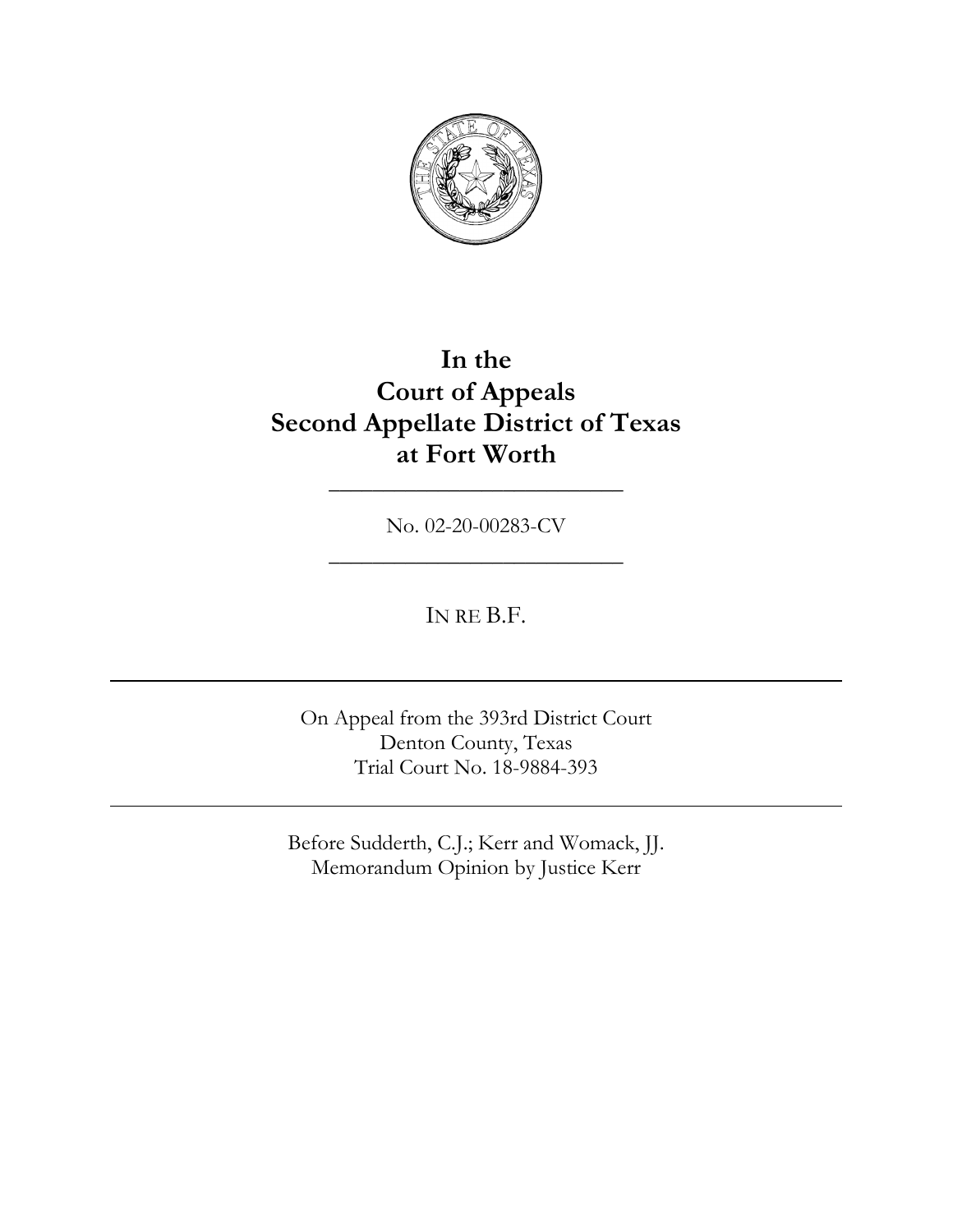# **MEMORANDUM OPINION**

In this original proceeding, relator B.F. (Father) seeks mandamus relief from a temporary order naming real party in interest B.B. as a possessory conservator of F.F. and V.C. ("the Children"). Because the trial court clearly abused its discretion and because Father lacks an adequate remedy by appeal, we conditionally grant mandamus relief and order the trial court to vacate its September 10, 2020 "Temporary Order."

#### **I. Background**

Father and K.F. (Mother) are the parents of the Children. In 2018, Father filed a divorce action against Mother. Shortly after that divorce action was filed, the trial court signed a temporary order naming Father and Mother as joint managing conservators of F.F. V.C. was born in 2019, and after V.C.'s birth, the trial court signed a temporary order naming Father and Mother as joint managing conservators of both F.F. and V.C.

B.B. intervened in the lawsuit on August 12, 2020, and filed a request for a temporary restraining order. B.B. is unrelated to the Children. B.B. asserts in her response<sup>1</sup> that the Children "have lived with [her] for the entirety of the court case," and that Mother lived with her before and during parts of the underlying court case.

<sup>&</sup>lt;sup>1</sup>After Father filed his petition for writ of mandamus, we requested a response and temporarily stayed the September 10, 2020 "Temporary Order." *See* Tex. R. App. P. 52.8(b)(1), 52.10(b). B.B. filed a document titled "Real Party B.L.B[.] Answer to Emergency Motion for Temporary Relief by Relator," which we construe as B.B.'s response.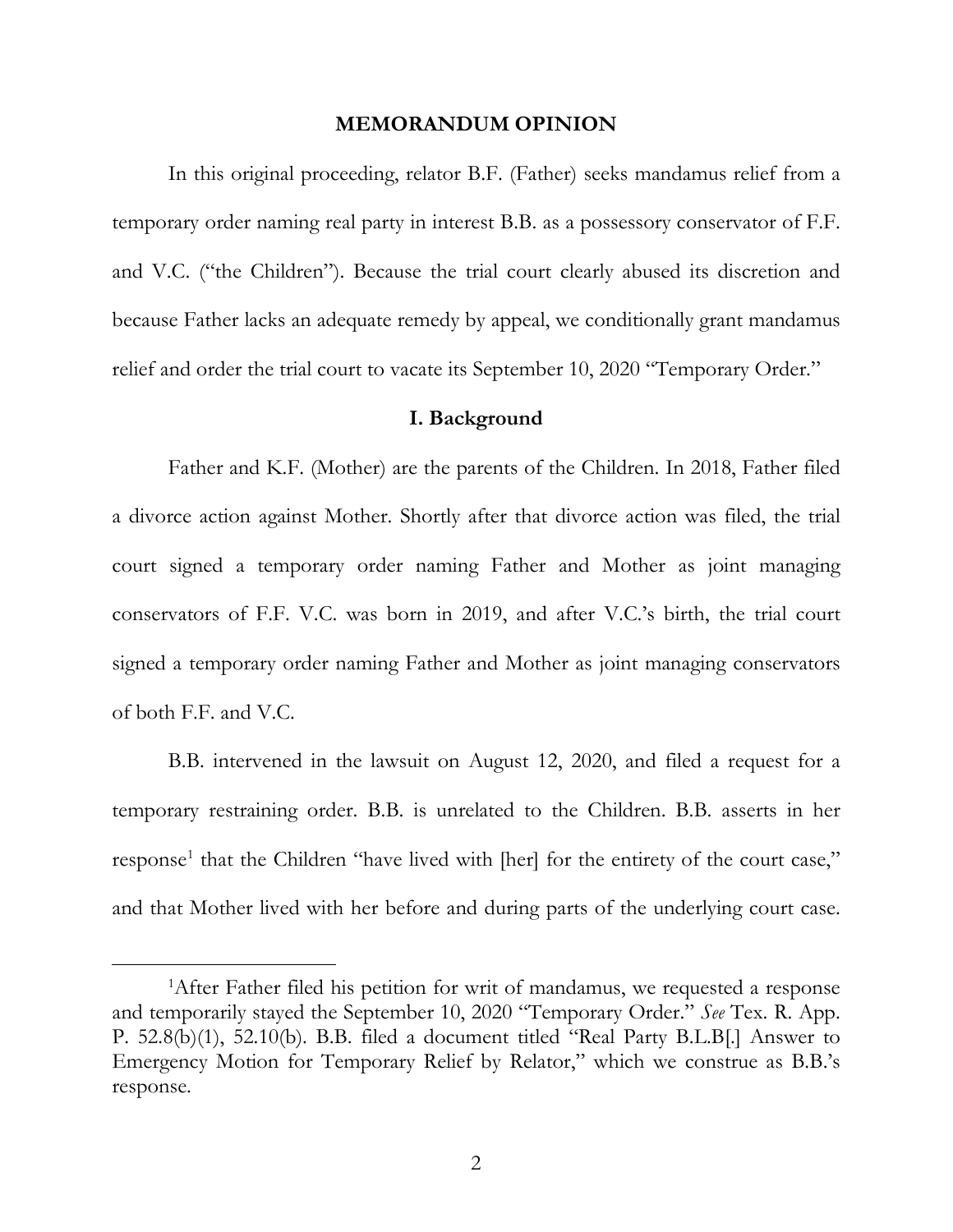In her request for a temporary restraining order, B.B. asserted that Mother had mental-health problems and had physically abused F.F. in the past. The trial court granted the temporary restraining order, scheduled a hearing to take place on August 25, 2020, and ordered Mother and Father not to remove the Children from B.B.'s possession until that hearing. In its docket notes pertaining to that order, the trial court noted that it had "concerns over appropriateness of continued placement with either parent or [B.B.]."2

The temporary order complained of by Father in this mandamus proceeding resulted from the August 25, 2020 hearing. In that temporary order, Father and Mother were named as joint managing conservators of the Children, and Father was given the right to designate the primary residence of the Children during the pendency of the case. B.B. was named a possessory conservator and awarded possession during the second and fourth weekends of each month and during certain weeks in the summer. The temporary order also allowed for B.B. to have 15-minute video

<sup>2</sup> The trial court's docket notes state

Entered TRO prohibiting [Mother] from removing children from possession of [B.B.] but only after trying to contact [Father] and [M]other at both her last known place of work and at Samaritan Inn; and only after contacting . . . CPS and making report to CPS as court had concerns over appropriateness of continued placement with either parent or [B.B.]. Entered this order on emergency interim basis as limited options available to court at this time.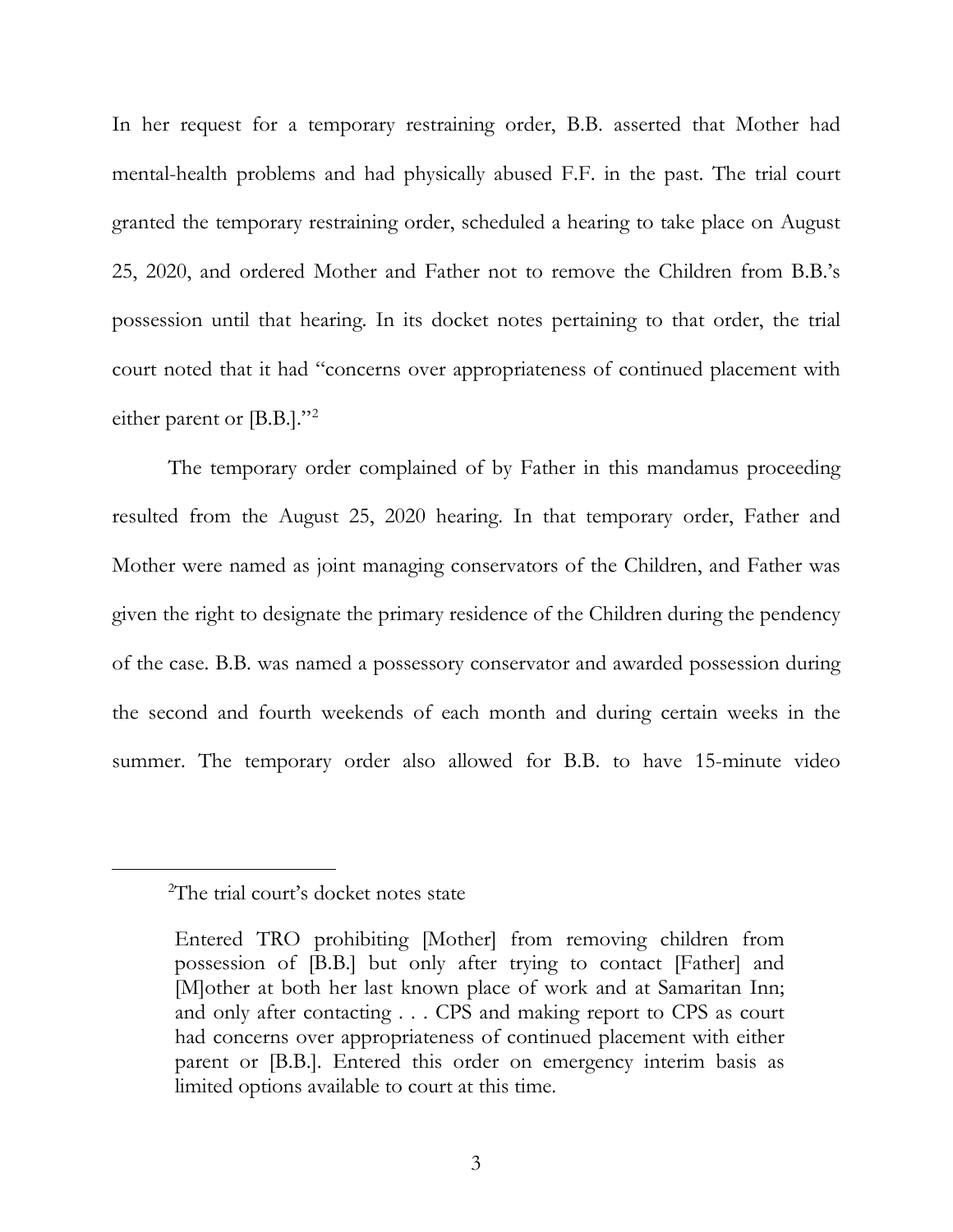conference calls with the Children on Monday and Wednesday evenings. Through this mandamus proceeding, Father asks us to vacate the temporary order.

# **II. Discussion**

## **A. Standard of Review**

We grant the extraordinary relief of mandamus only when the trial court has clearly abused its discretion and the relator lacks an adequate appellate remedy. *In re Team Rocket, L.P.*, 256 S.W.3d 257, 259 (Tex. 2008) (orig. proceeding); *see In re State*, 355 S.W.3d 611, 613 (Tex. 2011) (orig. proceeding).

A trial court abuses its discretion if it reaches a decision so arbitrary and unreasonable that it is a clear and prejudicial error of law or if it fails to correctly analyze or apply the law to the facts. *In re H.E.B. Grocery Co.*, 492 S.W.3d 300, 302–03 (Tex. 2016) (per curiam) (orig. proceeding); *Walker v. Packer*, 827 S.W.2d 833, 839–40 (Tex. 1992) (orig. proceeding); *see also State v. Naylor*, 466 S.W.3d 783, 793 (Tex. 2015) (orig. proceeding) ("A writ of mandamus is an extraordinary remedy available 'to correct an action of a trial judge who commits an abuse of discretion or a violation of a clear duty under the law.'" (quoting *State v. Walker*, 679 S.W.2d 484, 485 (Tex. 1984) (orig. proceeding))). We defer to a trial court's factual determinations that have evidentiary support, but we review the trial court's legal determinations de novo. *In re Labatt Food Serv., L.P.*, 279 S.W.3d 640, 643 (Tex. 2009) (orig. proceeding).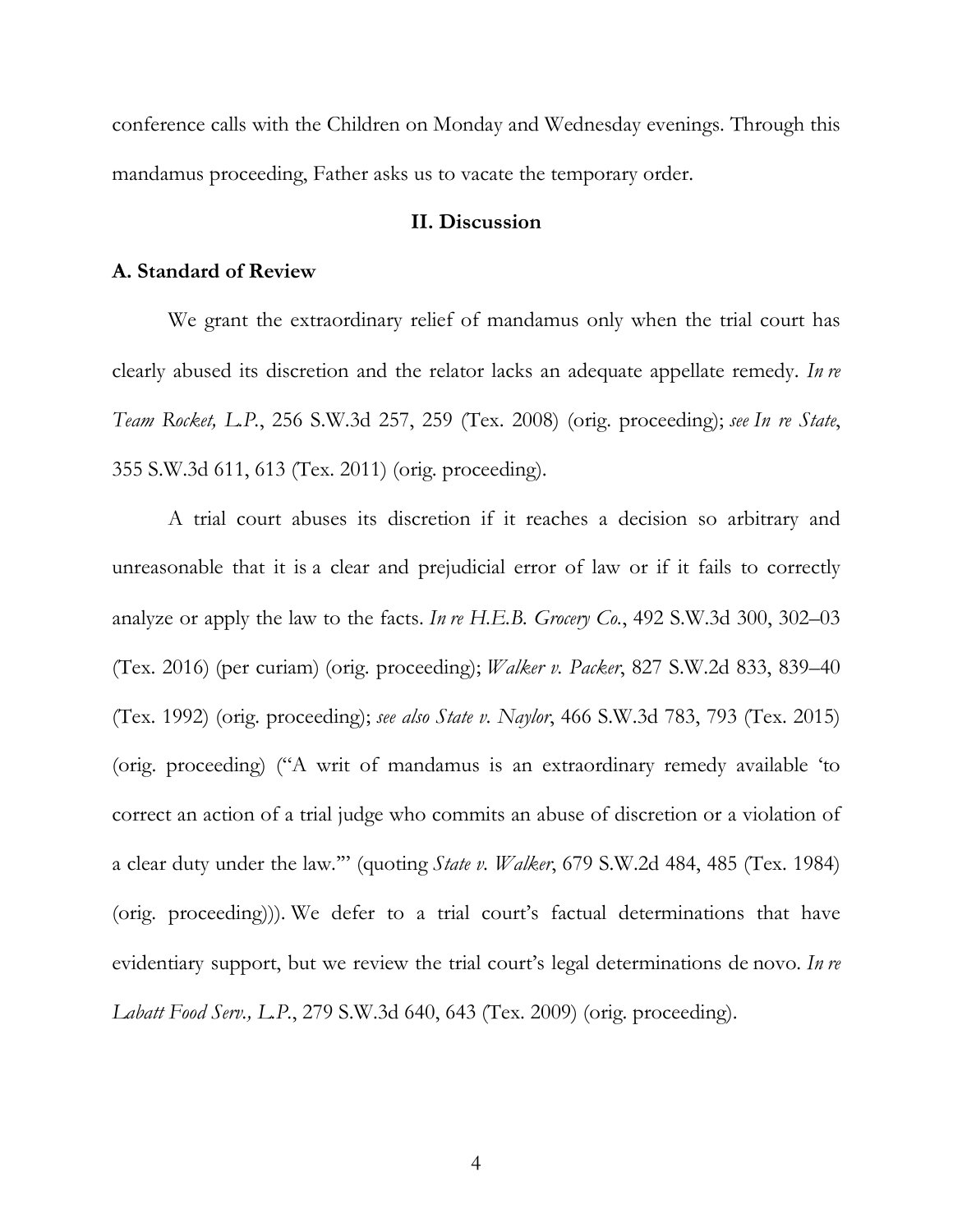#### **B. Did the Trial Court Clearly Abuse Its Discretion?**

Father contends that the Texas Supreme Court's recent decision in *In re C.J.C.* is controlling and requires us to grant him mandamus relief. *See* 603 S.W.3d 804 (Tex. 2020).

In *C.J.C.*, the trial court named a father and mother joint managing conservators of their daughter. *Id.* at 808. The mother later became involved in a relationship with a boyfriend, and the mother and daughter eventually moved into the boyfriend's home. *Id.* The mother later died, and the daughter began living exclusively with the father. *Id.* The boyfriend later intervened in the lawsuit and requested that he be given certain conservatorship rights to the daughter. *Id.* at 809. The trial court entered temporary orders naming the boyfriend as a possessory conservator of the daughter. *Id.* at 810. The father filed a petition for writ of mandamus that was denied by the court of appeals. *Id.* The father then petitioned the Texas Supreme Court. *Id.*

The Texas Supreme Court began its analysis by discussing certain fundamental precepts regarding a parent's rights to their children. It cited *Troxel v. Granville*, 530 U.S. 57, 120 S. Ct. 2054 (2000), for the proposition that the United States Constitution "protects the fundamental right of parents to make decisions concerning the care, custody, and control of their children." *Id.* at 807 (citing *Troxel*, 530 U.S. at 66, 120 S. Ct. at 2060). It noted that this recognition stemmed from "a strong tradition of parental concern for the nurture and upbringing of their children." *Id.* at 811 (citing *Wisconsin v. Yoder*, 406 U.S. 205, 232, 92 S. Ct. 1526, 1541 (1972)). It also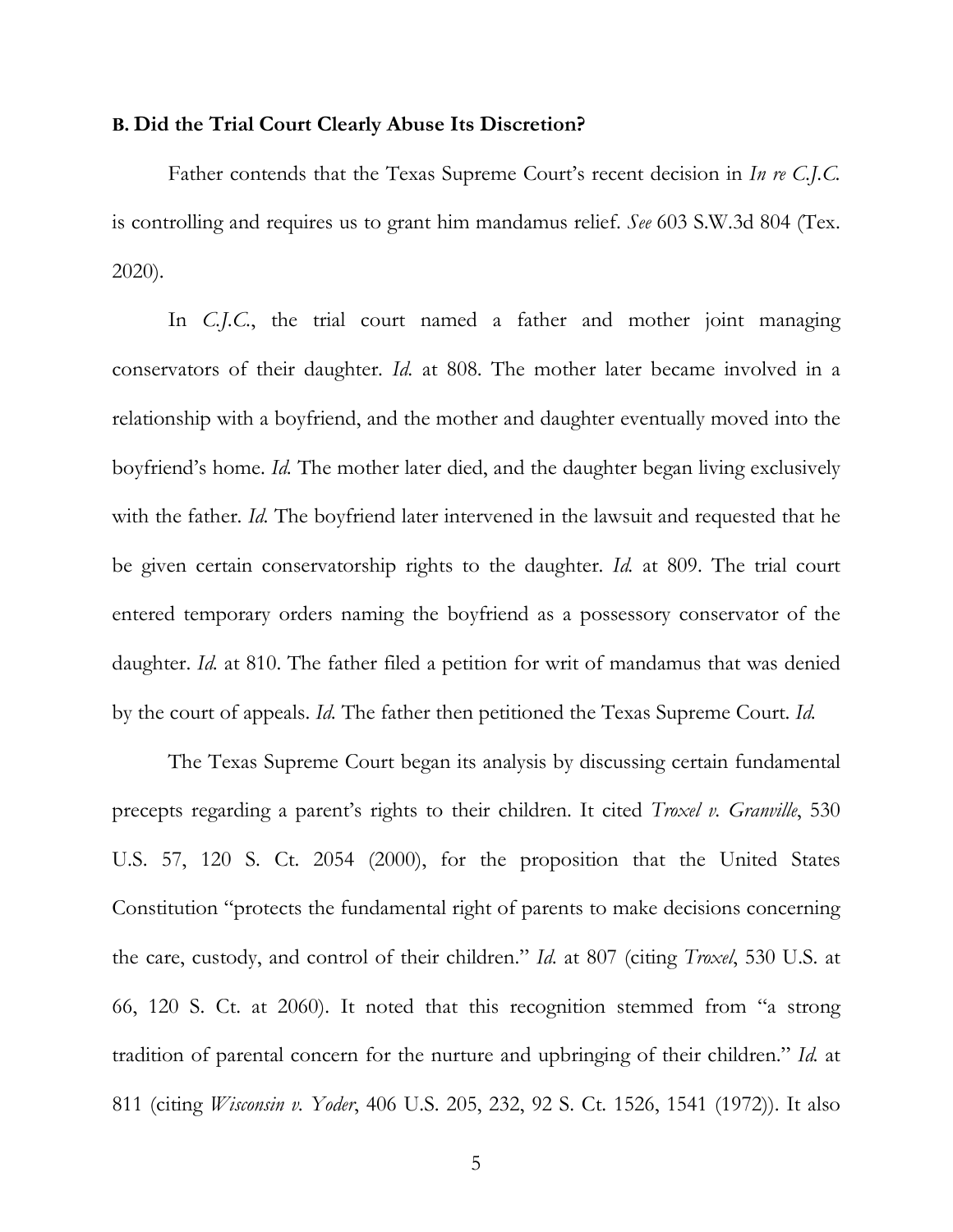recognized that the government may not "infringe on the fundamental right of parents to make child rearing decisions simply because a state judge believes a better decision could be made." *Id.* at 807 (citing *In re Derzapf*, 219 S.W.3d 327, 333 (Tex. 2007) (per curiam)) (internal quotations omitted).

With these general precepts in mind, the Texas Supreme Court then turned to the father's petition for writ of mandamus and held that "[w]hen a nonparent requests conservatorship or possession of a child, the child's best interest is embedded with the presumption that it is the fit parent—not a court—who makes the determination whether to allow that request." *Id.* at 820. The court noted that no party had alleged, no evidence had demonstrated, and no court finding existed that the father was unfit to be the daughter's parent. *Id.* Nor were there any findings rebutting the presumption that the father acted in his daughter's best interest. *Id.* Accordingly, the court held that the trial court had abused its discretion by ordering that the boyfriend be named the child's possessory conservator and granted mandamus relief. *Id.*

Here, we have a situation that largely mirrors the facts of *C.J.C.* Father has been named a joint managing conservator and objects to B.B.—a nonparent—being named a possessory conservator and awarded certain possession and access to the Children. The only question left to decide relates to Father's fitness as a parent.

In his petition, Father states that "no evidence was presented to the Trial Court that [he] is anything but a fit parent." In her response, B.B. does not specifically argue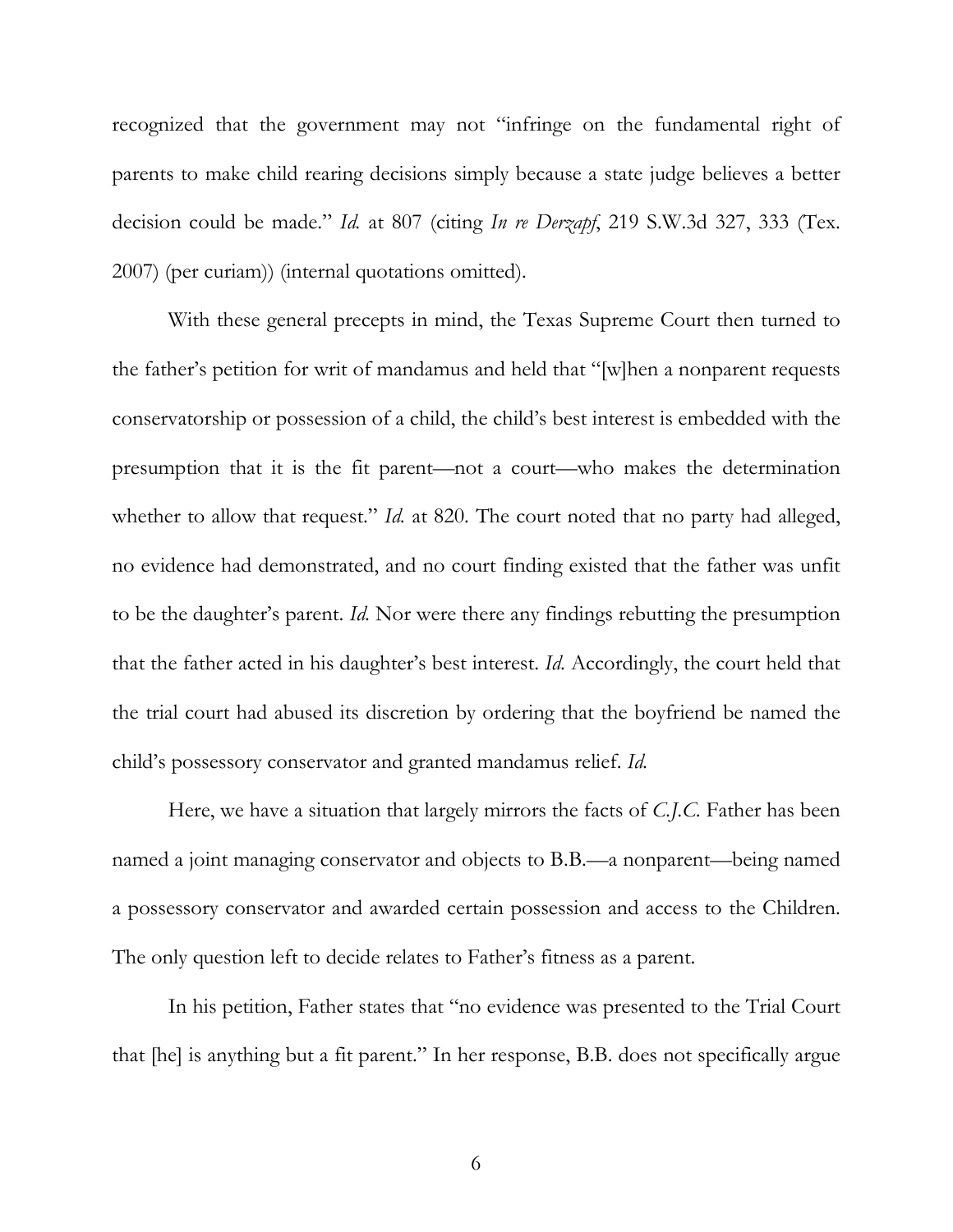that Father is an unfit parent although she lists out several "facts" for us to consider. We will briefly address the "facts" that appear to implicate Father's fitness.<sup>3</sup>

B.B. avers that Father "has abused methamphetamines for two long periods in his life" although she has provided no evidence to support that statement, nor has she provided any evidence to suggest that Father is currently abusing drugs. B.B. claims that there is an active CPS case against Father's girlfriend stemming from an incident where the girlfriend's child allegedly tested positive for methamphetamine after Father and the girlfriend used it in the child's presence, and she attached what was purported to be a docket sheet from that CPS case. Even if we were to consider that docket sheet as evidence,<sup>4</sup> it does not mention Father and provides nothing to impugn Father's fitness as a parent. B.B. also states that F.F. tested positive for drugs "due to [Father's] drug abuse history," and she attached to her response a printout of the results of a drug test that she claims was put into evidence before the trial court. That

<sup>3</sup> Several of the "facts" listed by B.B. appear to implicate Mother's fitness. It is Father, however, who has objected to the temporary order. We will thus address only the "facts" that appear to implicate Father's fitness.

<sup>4</sup> We note that docket sheets are generally not evidence. *See Gonzalez v. Sanchez*, No. 07-16-00289-CV, 2018 WL 1054795, at \*4 (Tex. App.—Amarillo Feb. 23, 2018, no pet.) (mem. op.); *Davis v. West*, 433 S.W.3d 101, 109 (Tex. App.—Houston [1st Dist.] 2014, pet. denied); *but c.f.* Tex. Fam. Code Ann. § 101.026 (providing that trial court may render an order in a suit affecting the parent-child relationship "on the court's docket sheet"). We also note that Father has objected to the docket sheet from the CPS case and objected to other documents attached to B.B.'s response. None of the objected-to documents provides evidence that Father is unfit. Thus, even if we considered the objected-to documents, our result would not change.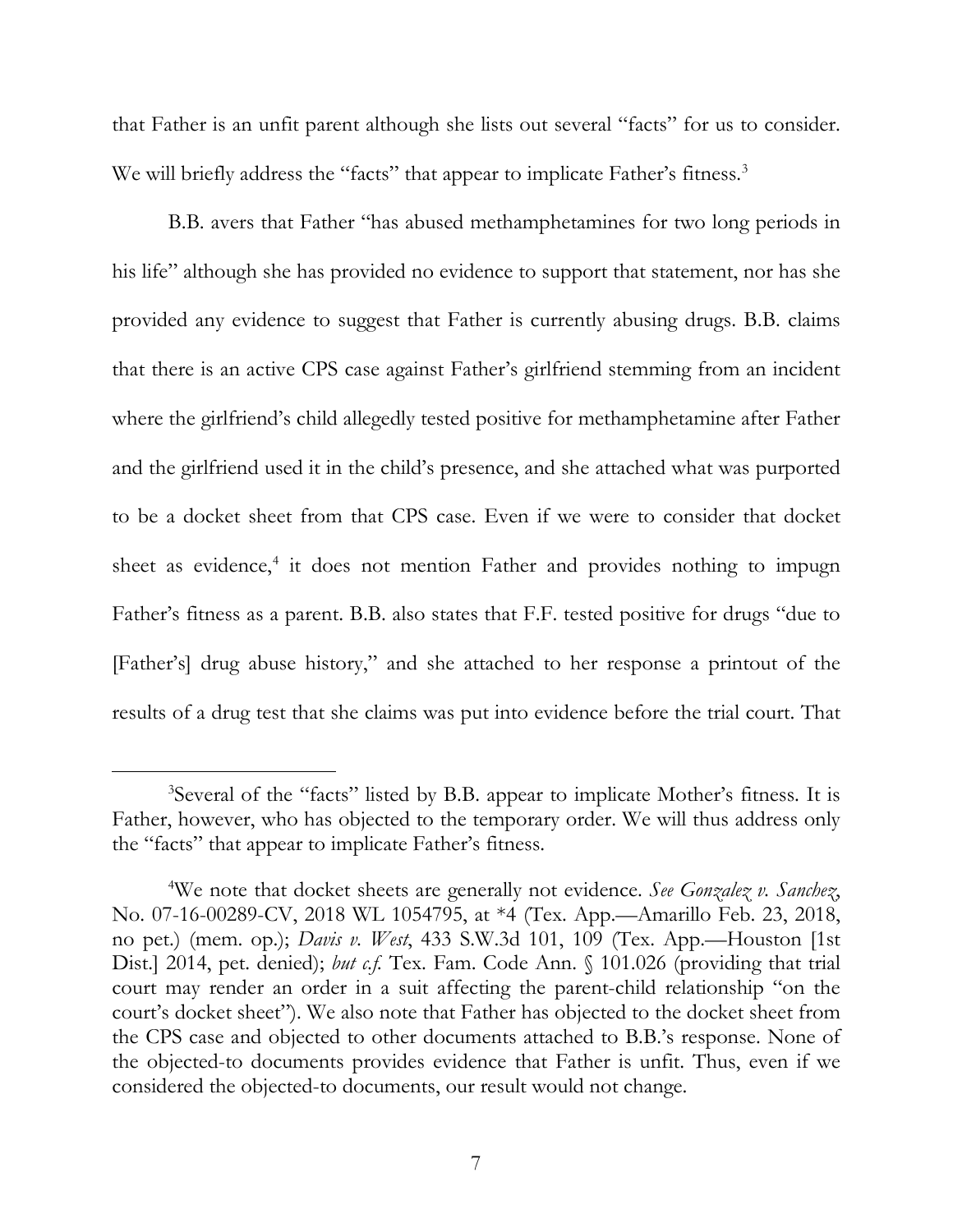drug-test result reflects that F.F. tested positive for marijuana.<sup>5</sup> But other than B.B.'s bald assertion, nothing indicates that this drug-test result was due to some action by Father; indeed, the sample for the drug test was collected in August 2019, and according to B.B., F.F. was living with her at that time.

B.B. also claims that Father went "long periods" without seeing the Children, but she provides no evidence to support that contention and points only to a nine-day period in 2019 when the Children were living with her. She also contends that Father "has not paid for court[-]ordered child support for the entirety of the court case" although the evidence she points to—a docket sheet from this case—does not reflect that Father actually missed any child-support payments. Finally, B.B. states that Father and Mother have not been joint managing conservators for the entirety of the case, again pointing to the docket sheet to support that statement. We have reviewed the docket sheet, and nothing in it indicates that anyone other than Father and Mother have been named as joint managing conservators in this case.

We have not found any evidence in the record before us to indicate that Father is an unfit parent. There are also no findings in the record to indicate that Father is unfit. To the contrary, Father has consistently been named a joint managing conservator in this case, including in the temporary order in which B.B. was named a possessory conservator. Because there is no evidence or finding that Father is unfit, it

<sup>&</sup>lt;sup>5</sup>The result was negative for amphetamines.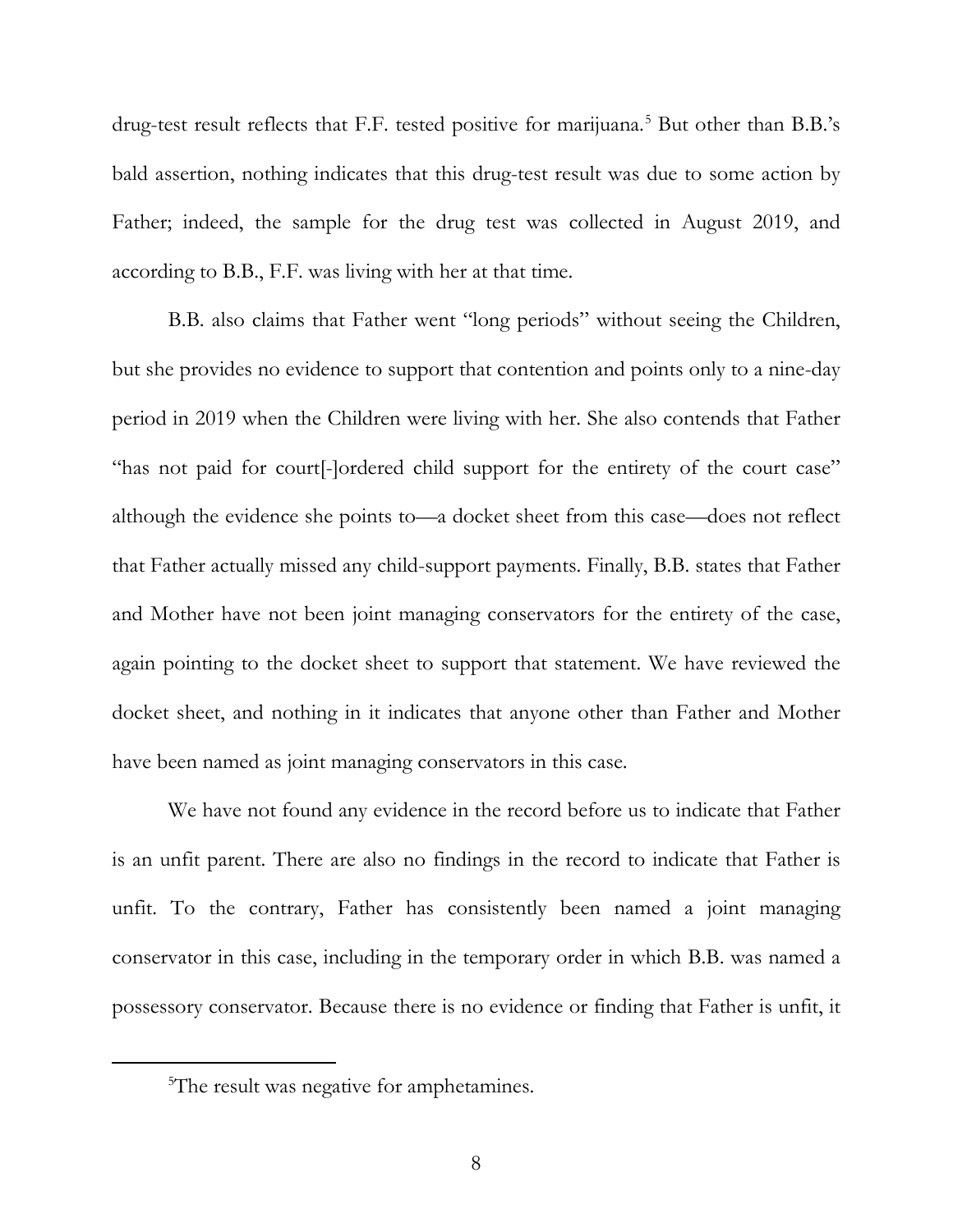is Father, and not the trial court, who is to determine whether to allow B.B. conservatorship or possession of the Children. *See C.J.C.*, 603 S.W.3d at 820 ("When a nonparent requests conservatorship or possession of a child, the child's best interest is embedded with the presumption that it is the fit parent—not a court—who makes the determination whether to allow that request."). The trial court thus abused its discretion when it named B.B. a possessory conservator and awarded her certain possession and access to the Children.

## **C. Does Father Have an Adequate Remedy by Appeal?**

Mandamus relief is available when a trial court erroneously permits a nonparent possession of a child over a fit parent's objection. *See id.* at 811; *Derzapf*, 219 S.W.3d at 334–35; *In re Calkins*, No. 09-11-00531-CV, 2011 WL 4975008, at \*3 (Tex. App.— Beaumont Oct. 20, 2011, orig. proceeding) (mem. op.) (per. curiam) ("Because temporary orders that divest fit parents of possession of their child are irremediable, mandamus relief is appropriate."). Because the trial court has named B.B. as a possessory conservator over Father's objection, Father lacks an adequate remedy by appeal. 6

## **III. Conclusion**

Because the trial court clearly abused its discretion and Father has no adequate remedy by appeal, Father is entitled to mandamus relief. Accordingly, we conditionally

<sup>6</sup> In her response, B.B. does not suggest that Father has an adequate remedy by appeal.